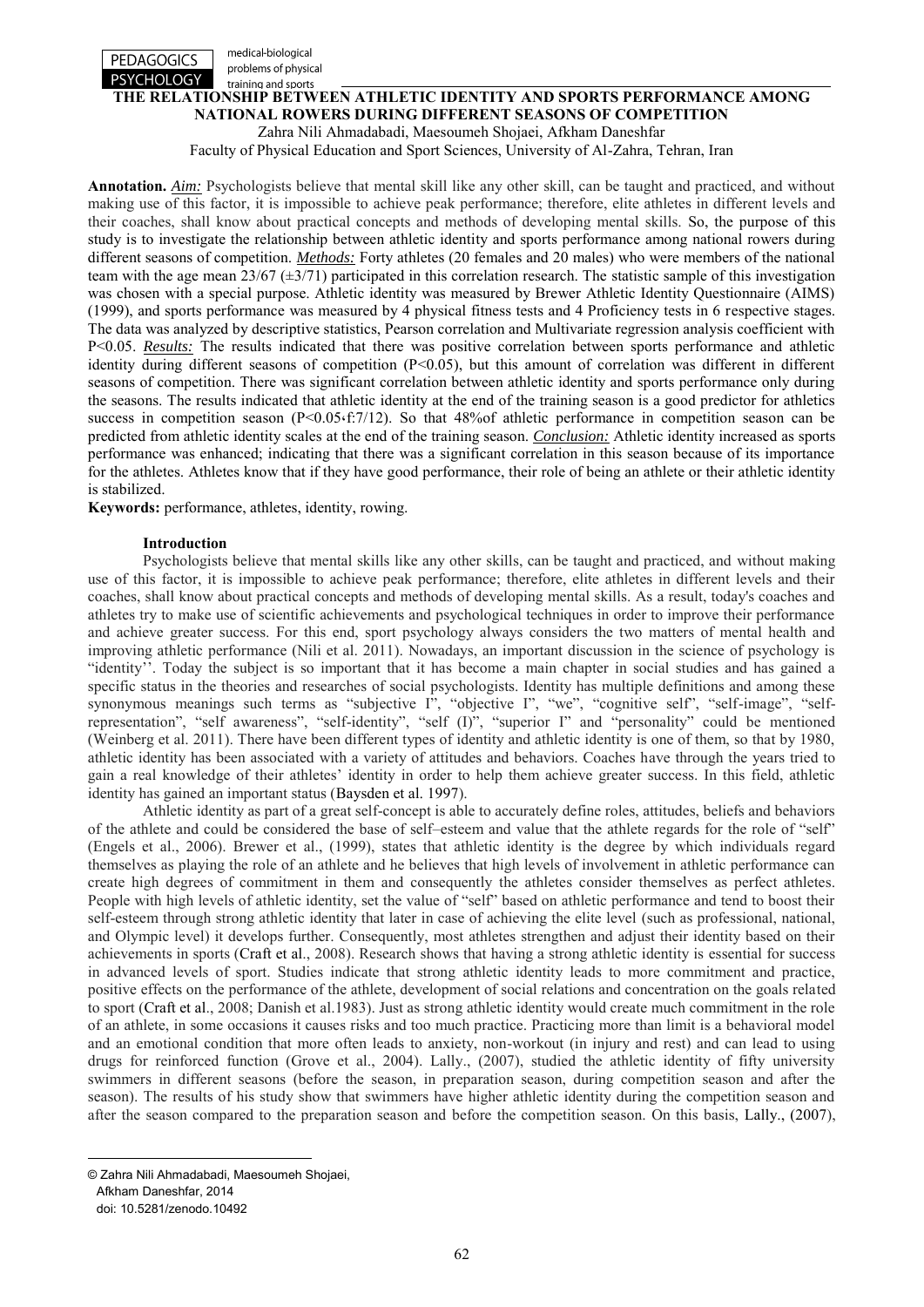

suggested that competition season be controlled by researchers as an influential variable. Heerden et al., (2007), found no association between athletic identity and performance.

Brewer et al., (2010), studied the changes of athletic identity on injured athletes for 6 months and he stated that the structure of athletic identity was variable and changed as a result of changes in the environment and the conditions of the athlete. Based on what was said, attention to athletic identity is among the factors that influence professional success; since national team athletes face various situations and conditions during the preparation camp and competition season and after it, and athletic identity is a variable factor (Nili et al., 2011), the assessment of its relationship with performance in different seasons seems essential. Despite the importance of this factor in the success of the champions (Nili et al., 2011) this area has been examined less. Given the little research and uncertainties among interested coaches and researchers, this study was designed to answer some questions. The main objectives of this research are:

1) to determine if there is any relationship between athletic identity and athletic performance of the canoe squad before the competition, during the competition and after the competition?

2) To discover if athletic identity predict the success of athletes in different seasons?

### **Material and Methods**

This research is fundamental by general subject and purpose and in terms of method, and is semi-experimental because of investigating the effect of the independent variable of competition seasons that have 6 levels, and is of correlation type due to the investigation of the relationship between the variables. The statistical population included all athletes of national canoe squad in different fields from among whom 40 female and 65 male athletes all members of the national team were purposefully selected as sample based on their specified number in the national team. After explaining the purpose of the research and methodology, their informed consent was obtained, then an athletic identity questionnaire and sport tests of exercise performance during the following six stages were taken: 1) initially entering the camp (3 months), 2) half-season training (3 months), 3) end of the exercise season (3 months), 4) the season (one week), 5) one week after the season, and 6) a month after the season. The study lasted for 1 year.

#### **Measures**

Brewer et al., (1999), Athletic Identity Measurement Scale (AIMS) was used to collect information on athletic identity. The questionnaire was first designed in 1993 by Brewer and its validity was tested by Nili and Hadian in Iran. There were 10 questions and the maximum points that could be acquired by athletes were 70. Questionnaire validity was 0.81 and its time reliability were obtained 0.89 through test-retest during two weeks. To collect data about athletic performance, four physical fitness tests (push-up test, sit-up test, running endurance test, chest press test) and 4 skill tests for the discipline (rowing speed test, dribbling test, test of shooting skill from different points, and combined test) were used. For greater certainty, 12 face validity experts confirmed the tests.

# **Analysis**

To summarize and classify the data, descriptive statistic methods (mean, standard deviation) were used. For data analysis, Pearson correlation and regression analyzes were used to predict the performance. Because the scores of athletes' performance test had different measurement units, first, the standard score (Z) for each of them was calculated, then standard scores (Z) of physical fitness and skill were added, and the mean score was considered as a sport performance score. The data was coded, edited and analyzed using SPSS software.

## **Results**

As shown in table 2, there is positive correlation between sports performance and athletic identity during different seasons of competition (P<0.05), but this amount of correlation is different in different seasons of competition and rest. There is significant correlation between athletic identity and sports performance only during the seasons (R; 0.539& P; 0.4).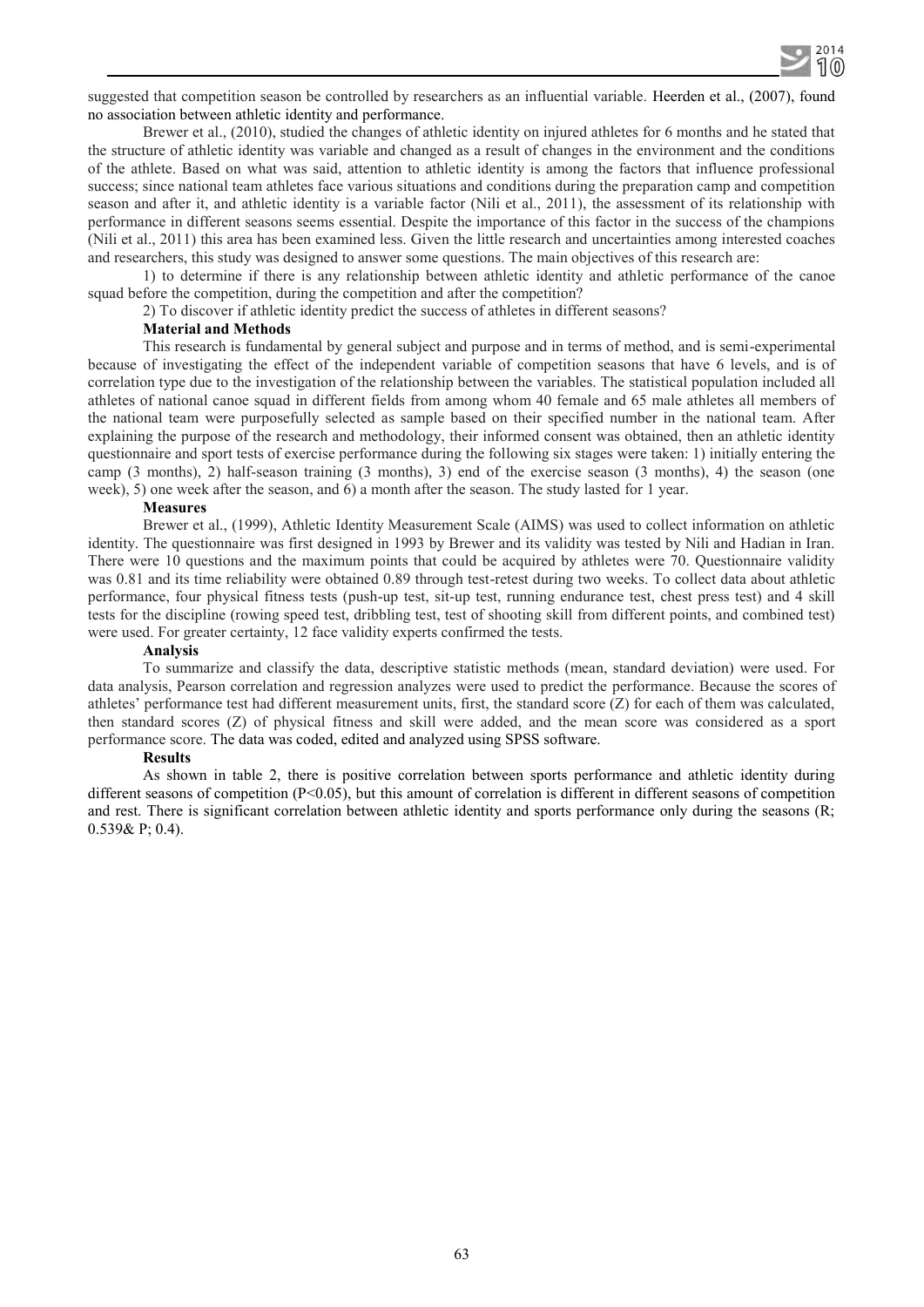medical-biological problems of physical training and sports

Table 1

| mean ana sianaara acrianon jor annene iaeniny ana sport perjormance |                   |       |                   |      |  |  |
|---------------------------------------------------------------------|-------------------|-------|-------------------|------|--|--|
| Six stages                                                          | Athletic identity |       | Sport performance |      |  |  |
|                                                                     | mean              | S.D   | mean              | S.D  |  |  |
| initially entering the camp                                         | 49/32             | 10/27 | 0/00              | 2/29 |  |  |
| half-season training                                                | 53/90             | 5/56  | 0/00              | 2/40 |  |  |
| end of exercise season                                              | 58/55             | 23/45 | 0/00              | 2/20 |  |  |
| Competitions season                                                 | 50/58             | 7/89  | 0/00              | 2/18 |  |  |
| one week after the season                                           | 58/35             | 2/72  | 0/00              | 1/75 |  |  |
| a month after the season                                            | 51/35             | 60/01 | 0/00              | 2/49 |  |  |

*Mean and standard deviation for athletic identity and sport performance*

Table 2

*Pearson correlation between athletic identity and sport performance among national rowers during different seasons of competition*

| six stages                  | Correlation coefficient | sig      |
|-----------------------------|-------------------------|----------|
| initially entering the camp | 0/187                   | 0/429    |
| half-season training        | 0/295                   | 0/206    |
| end of exercise season      | 0/302                   | 0/248    |
| <b>Competitions Season</b>  | $*0/534$                | $*0/040$ |
| one week after the season   | 0/171                   | 0/415    |
| a month after the season    | $-0/01$                 | 0/601    |

As shown in graph 1, athletic identity increases, as sport performance enhanced and when athletic identity decreased, sport performance decreased in the rest season. This represents that there is positive correlation between sports performance and the athletic identity during different seasons of competitions.



*Graph 1: Proceeding changes of correlation between athletic identity and sport performance among national rowers during different seasons of competition* 

The multiple regression was conducted using the enter method. As shown in Table 3, the adjusted R2 represents that the contribution of the athletic identity in the end of exercise season explains 39.2% of the variances in task orientation. The Beta weights show that, of the one variable in the model, athletic identity in end of exercise season had the strongest influence on task orientation with a value of 0.47 (p=0.001). The Beta weights for athletic identity when initially entering the camp, athletic identity in half-season training and athletic identity in competitions season suggested that they had no influence on task orientation.

Table 3

*Linear regression for predicting the performance in the competition season due to athletic identity* 

| Enfour Textbooten for predicting the performance in the competition season and to annethe taching |        |  |       |          |  |
|---------------------------------------------------------------------------------------------------|--------|--|-------|----------|--|
| Model                                                                                             |        |  | R2adi | Beta     |  |
| Athletic identity in end of exercise season                                                       | 0 016* |  | 0.392 | $0.478*$ |  |
| Athletic identity when initially entering the camp                                                |        |  |       |          |  |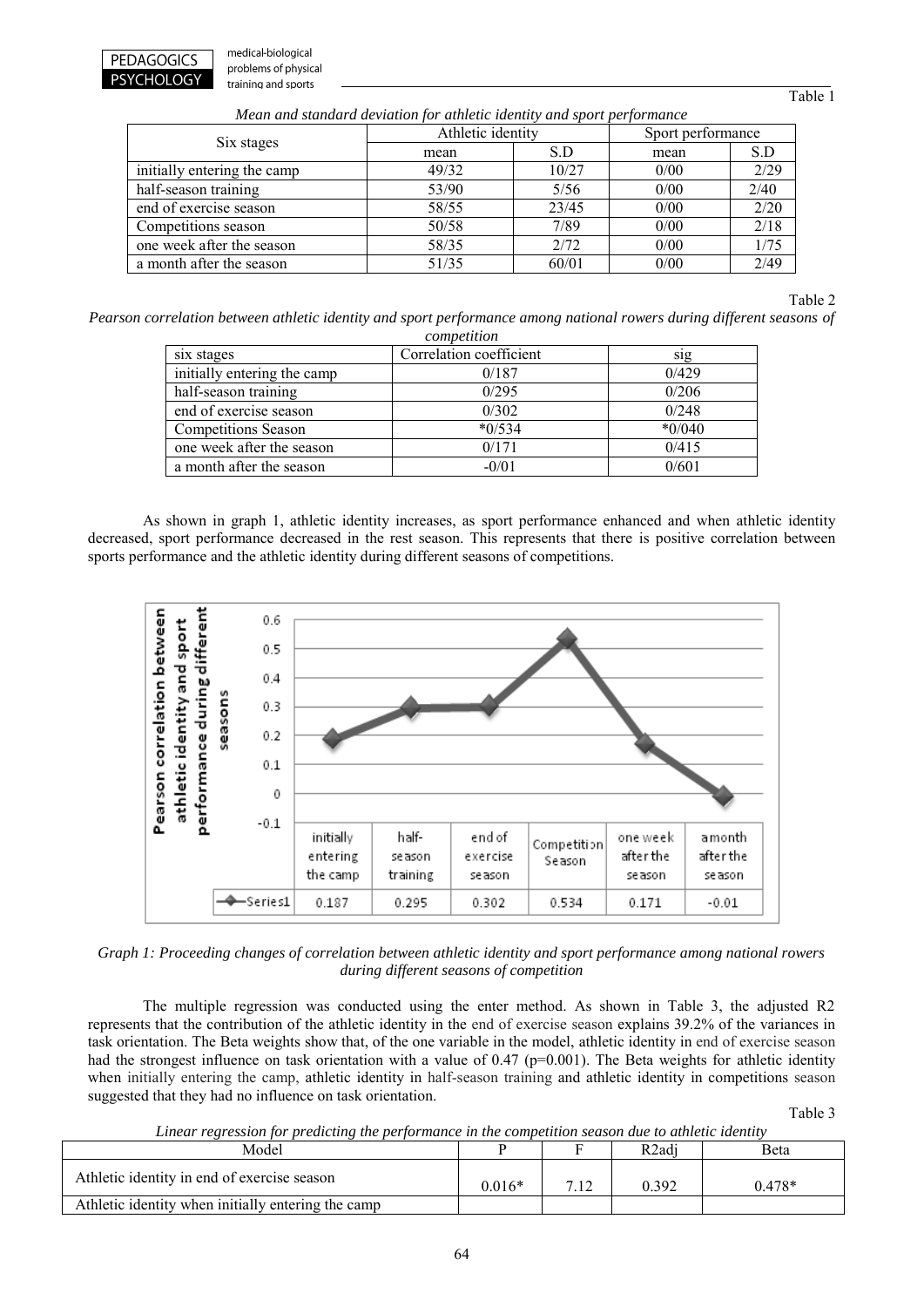|                                           | 0.270 | $-0.209b$          |
|-------------------------------------------|-------|--------------------|
| Athletic identity in half-season training | 0.952 | 0.012 <sub>b</sub> |
| Athletic identity in competitions season  | 0.249 | $-0.221b$          |

#### **Discussion**

One goal of this study was to investigate the relationship between athletic identity and athletic performance in the national squad rowers in different competition seasons. Based on the research findings, athletic identity and athletic performance are directly related, but this relationship was only significant and strong in the competition season (r=0/534, P=0/040). It seems that significant relationship in this season is due to the importance of the time of this season, because the athlete knows that in case of good performance and achieving proper result, their athletic role will become strong and stabilized. The findings of this research are in agreement with researches conducted by Chezlak., (2004), Danish et al., (1998) and Grove et al., (2004). Chezlak., (2004), reported that individuals with high athletic identity set the value of "self" based on athletic performance and tend to boost self-esteem and self-image through their strong athletic identity which later in case of achieving the elite level (professional, national and Olympic levels) it develops further. Finally, most athletes strengthen their identity based on their success. Danish et al., (1998), stated that having a strong athletic identity is essential for success in high athletic levels. Investigations show that high athletic identity leads to more commitment and practice, positive effects on athletic performance, progress of social relationships and focus on athletic related goals.

Another purpose of this study was to investigate the effect of athletic identity in predicting the performance of athletes in national rowing squad in competition season. The results show that the performance of athletes in the competition season could be predicted by athletic identity at the end of the exercises season (0.487). Just as the beta coefficient of regression model shows, athletic identity at the end of exercises season (before the competition) is a better predictor of changes in athletic performance of national squad in the competition season. This finding can be justified with the presupposition that at the end of the exercise season, the individual cares most about their athletic role based on the spent time and the conditions of the camp and at this time, the athletes benefit from both internal factors (personal identity, monopolization) and external factors (social identity) of athletic identity. Maintaining an optimal level of athletic identity in this season could be a predictor factor for athletic performance in the competition season. The general conclusion is that athletic identity and athletic performance of the athletes in the competition season are significantly and positively related. In other words, in this season, because of higher athletic identity, the athletic performance improves. On the other hand, athletic identity at the end of the exercise season can somewhat predict athletic success. It is therefore suggested that sport psychologists pay special attention to this factor in the competition season and further emphasize on the athletic role of the athletes especially the external dimension, i. e. the social identity or being identified by the society as athlete in order to improve athletic performance. This suggestion is consistent with the results of Brewer et al., (1999), indicating that exercise requires commitment and competing with other athletes and usually needs limiting other activities. The predictive power of this factor can be used by coaches to achieve success and it can also be used at the time of selecting athletes. Consequently, high athletic identity can help an athlete achieve optimal athletic performance.

### **References**

- 1. Baysden M.F., Brewer B.W., Petitpas A.J., Van Raalte J.L. Motivational correlates of athletic identity. Paper presented at the Annual Meeting of the Association for the Advancement of Applied. *Sport Psychology*. 1997, vol.1, pp. 45-52.
- 2. Brewer B.W., Van Raalte J.L., Linder D.E. Athletic identity: Hercules' muscles or Achilles heel? *International Journal of Sport Psychology*. 1993, vol.24, pp. 237-254.
- 3. Brewer B.W., Allen E., Cornelius Yannick S., Van Raalte J.L. Self-protective changes in athletic identity following anterior ligament reconstruction. *Psychology of Sport and Exercise*.2010, vol.11, pp. 1-5.
- 4. Brewer B.W., Shelby C.L., Linder D.E. Petitpas A.J. Distancing oneself from a poor season: Divestment of athletic identity. *Journal of Personal and Interpersonal Loss*. 1999vol.4, pp. 149-162.
- 5. Craft L.L., Perna F.A., Freund K.M., Culpepper L. Psychosocial correlates of exercise in women with selfreported depressive symptoms. *Journal of Physical Activity and Health*. 2008, vol. 5, pp. 469–80.
- 6. Danish S. J., Petitpas A.J., Hale B. D. Life development interventions for athletes: Life skills through sport. *The Counseling Psychologist*. 1993, vol.21, pp. 352–385.
- 7. Engels H.J., Currie J.S., Luek C.C., Wirth J.C. Bench/ step training with and without extremity loading. Effects on muscular fitness, body composition profile, and psychological effect. *J Sports Med Phys Fitness*. 2006, vol. 42(1), pp. 71-80.
- 8. Grove J.R., Fish M., Eklund R.C. Changes in athletic identity following team selection: self-protection versus selfenhancement*. Journal of Applied Sport Psychology*. 2004, vol.16, pp. 75–81.
- 9. Lally P. Identity and athletic retirement: A prospective study. *Psychology of Sport and Exercise*. 2007, vol.8(1), pp. 85-99.